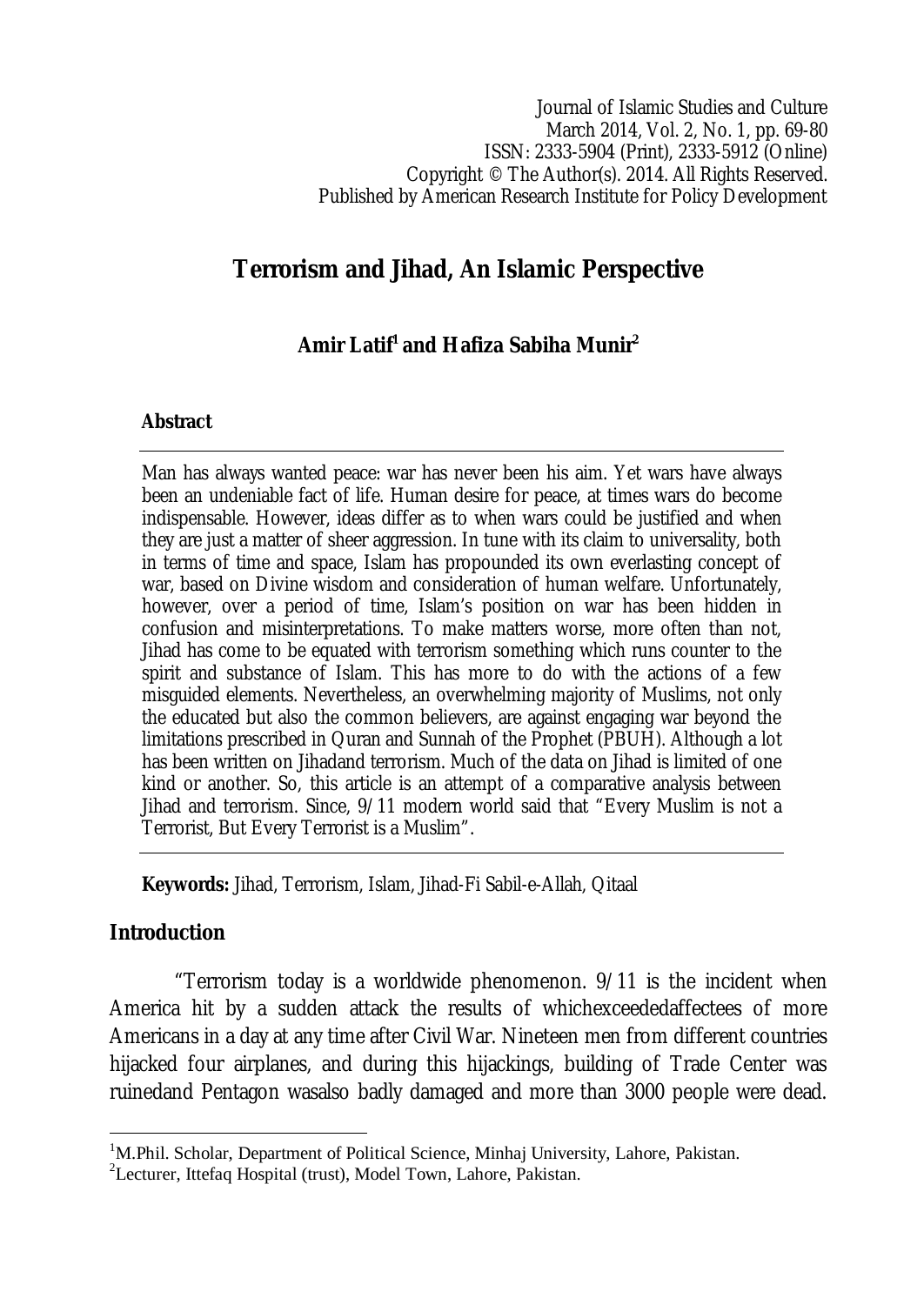This was second attack on same building (first in February 1993)and proved that there is no space left safe from terrorism. This shows that terrorists can attack anywhere with ease on a large scale.

The incident of 9/11 has proved a momentous event indeed: it has changed the world in many ways. Not only has it led to reshaping of various international laws, concept of justice, human rights and even changes in geographical frontiers, it has also led to the emergence of new trends, terms and concepts in international politics. Outstanding among such concepts is that of terrorism. Rather than being an objectively defined and clearly understood concept, this term has often been used, and misused, to serve political objectives. More importantly, the term 'Jihad' has also been muddled with 'terrorism' in a way that the common perception, particularly in the non Muslim world, tends to equate Jihad with terrorism.

What 'jihad'is? Is it sameas terrorism? Or is it a holy war? How we can define terrorism and is there any difference between terrorismandjihad? These and many other questions, indeed, have to be answered and especially increase of violence and terrorism. As a matter of fact, hardly someone who has inclusive answer to questionslikethese. So, for this there is a dire need for an unbiased and rational discussion. As Muslims it is our prime duty to explain true essence of Jihad, its basic aims and objectives as described in the teachings of Islam to have a clear picture of differences between terrorism and Jihad (that is fundamental according to the teachings of Islam.

People with different mental levels are present in every society. Literate people or intelligentsia plays pivotal role in any society, thatcontrols the masses. They are duty bound to spread true essence of the teachings of Islam. In the Quran comprehensive guidance for the propagation of Islam has been revealed. Allah says:

# بِّكَ لِ**يَالْتُحِائِيُمَ لَهِ وَيَلِلْمِوَنْ عِظَ**ّةِ الْحَسَنَةَ وَجَادِلْهُم بِالّْتِي هِيَ أَحْسَنُ إِنَّ رَبَّكَ أَهُ**وُ**لَمُ بِيمَن ضَلَّ **عَن سَب ِیلِھِ و َھُو َ أ َعْلَم ُ ب ِال ْم ُھْتَ دِین َ ۞**

(O Prophet Call unto the way of thy Lord with wisdom and fair exhortation, and reason with them in the better way. Lo! thy Lord is best aware of him who strayeth from His way, and He is Best Aware of those who go aright<sup>i</sup>).(An-Nahl: 125)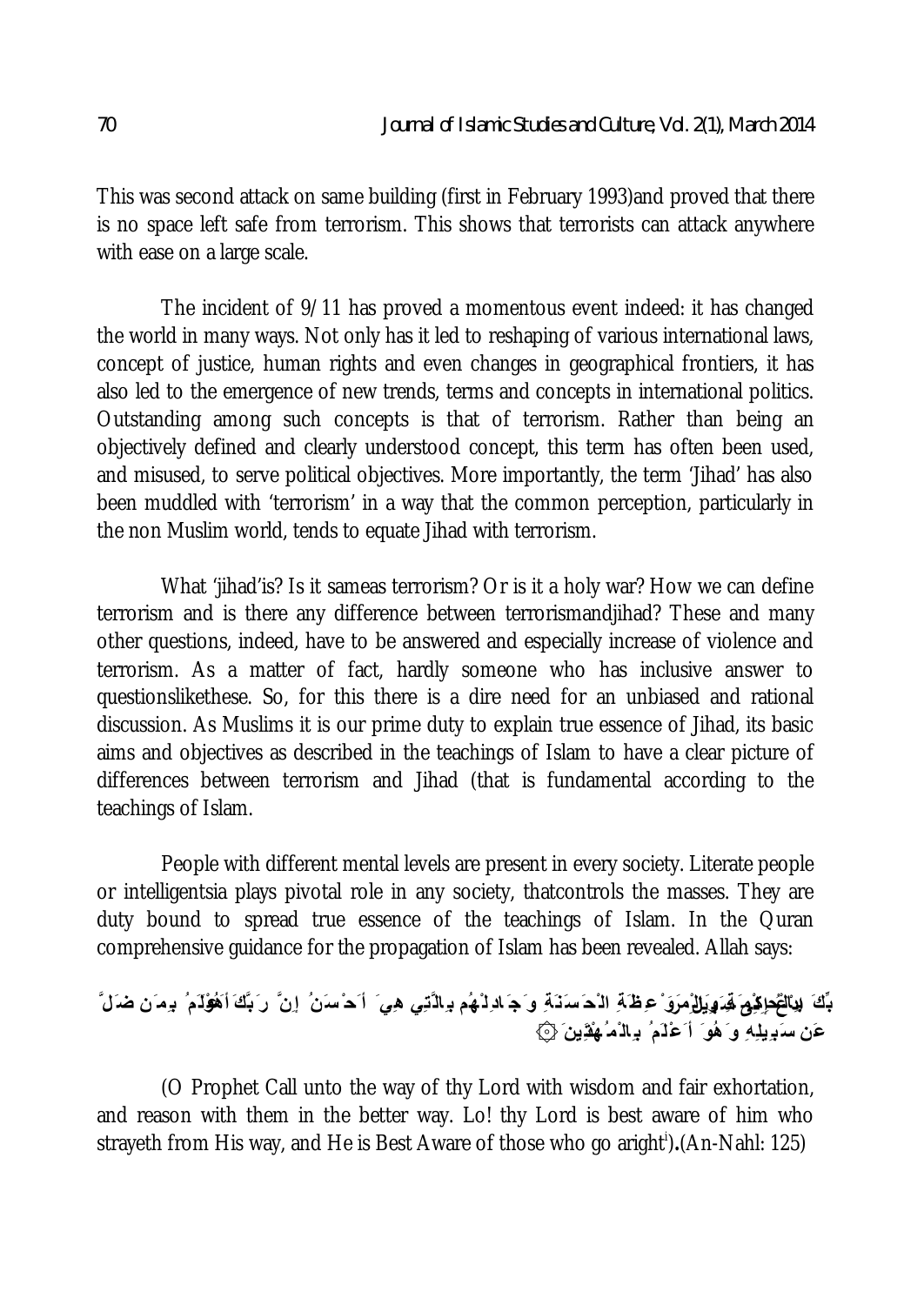### **Jihad**

'Jihad' is basically an Arabic word derived from the root j.h.d. which mean 'strive' 'struggle' and 'expand effort<sup>"</sup> although it also implies 'motive' or 'intention' such as used in the verse,

```
وَ أَقْسَمُواْ بِ الله ۖ حَ هُدَ أَيْمَ انِهِهِٓمَةٌ للنَّبِيْقُ جِنَاعِثَمْهُمْا قُلْ ۚ إِنَّمَا الْآیَاتُ عِندَ الله ۖ وَمَا يُشْعورُكُمْ أَنَّهَا إِذَا
                                                                                              ج َ اءت ْ لاَ یُؤ ْ مِنُون َ ۞
```
(And they swear a solemn oath by Allah that if there come unto them a portent they will believe therein. Say: Portents are with Allah and (so is) that which telleth you that if such came unto them they would not believe)""(Anam,6:109).So, literally 'Jihad' and 'Juhad' mean man's utmost effort to attain something or acquire objective (striving hard for durable peace).

## **Qitaal**

Most of the people take Jihad only in the meaning of war. But as matter of fact war itself, the Holy Quran has not always used the word Jihad: instead, it has used words like 'Fitna', 'Fasad' and 'Qitaal' or war as such, while for an armed struggle for the cause of Islam, Quran has used the term "Qitaal Fi Sabeel-e-Allah" which means that such a war is not for any personal agenda but for the nobler cause for the pleasure of Almighty Allah.

```
وَ قَاتِلُوهُمْ ۚ حَ<sub>َلَّ</sub>ى لاَ تَكُونَ ۚ فِتْنَةٌ كُلُّهُ كُلُّونَ ۖ لِلنَّابِينُ انتَهَوَاْ فَإِنَّ الله َ َ بِمَا يَعْمَ َلُونَ ۚ بَصِیرٌ ۞
```
(And fight them until persecution is no more, and religion is all for Allah. But if they cease, then Io! Allah is Seer of what they do) (Al-Anfal, 8:39) $^{\sf iv}$ .

The word 'Qitaal' has been used 54 times in the Holy Quran while the Jihad and its related matters have been mentioned in 29 verses, each time in a broader sense than only war like action.

## **Jihad and Qitaal**

Similarly, in common phrase of Islamic teachings, Jihad has two impressions, one a broader one (every effort that is undertaken for the supremacy of Islam) and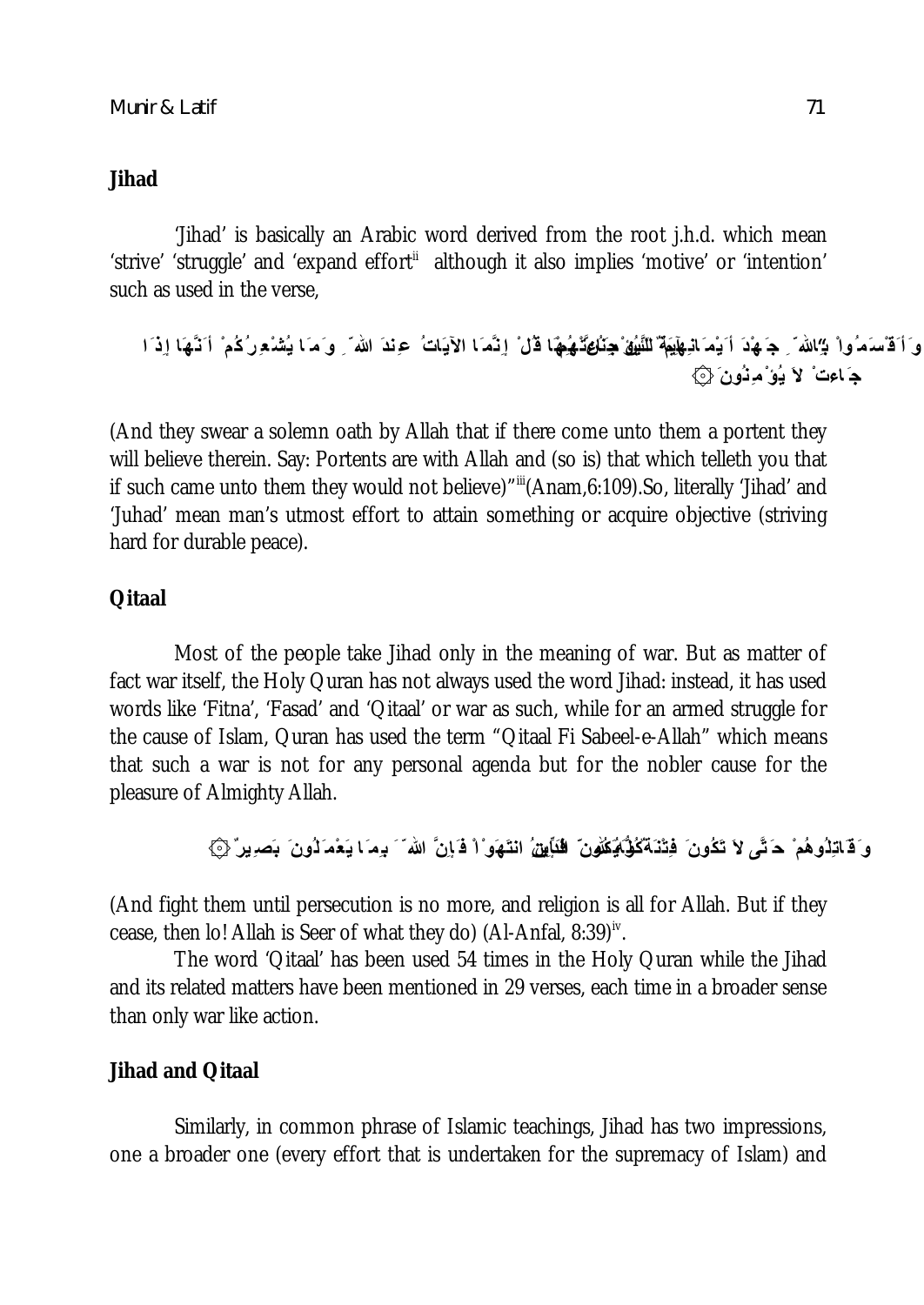the other of narrowone (an armed struggle or 'Qitaal' or the same purpose). Which means 'Qitaal' is one form of Jihad but every 'Qitaal' is not Jihad and visa verse.

Another misunderstandingof "Jihad" has been formulatedin context with its position in Islam which is declaration it as "Farz-e-Kifayah" rather as "Farz-e-Ayn". In fact Qital is "Farz-e-Kifayah" when anIslamic state declare war and inspires all Muslims, then it becomes Farz-e-Ayn. That was happened once in the lifetime of the Holy Prophet (PBUH) and that was during the battle of Tabuk. In normal conditions, Qital is not compulsive (Farz-e-Ayn).

The Holy Quran uses Jihad in both these meanings separately but by and large in Makki verses Jihad has been used in its wider sense, like

**و َالَّذِینَ ج َ اھَدُوا فِینَا لَنَھْدِیَنَّھُم ْ سُبُلَنَا و َإ ِنَّ الله َّ َ لَم َعَ ال ْم ُح ْ س ِنِین َ ۞**

(As for those who strive in Us, We surely guide them to Our paths, and lo! Allah is with the good) (Al Anqoot 29/69). However, the word Jihad has been used, more often than not, to mean 'Qitaal' in the MadaniSuras, like,

وَ إِذَا أَنْزِلَتْ سُوروَكِّجَأَنَيْهِٰدُوْلِهِ بِفُولَةِ بَسِولِهِ اسْتَأْذَنَكَ أُو ْ لُواْ الطَّوْلِ مِنْهُمْ وَ قَالُواْ ذَر ْنَا نَكُن مَّعَ **ال ْقَاع ِدِین َ ۞**

(And when a surah is revealed (which saith) : Believe in Allah and strive along with His messenger, the men of wealth among them still ask leave of thee and say : Suffer us to be with those who sit (at home)) $\mathrm{v}^{\mathrm{i}}$  (Al Toba 9/86).

# **Terrorism**

Word "*DahshatGardi*" is combination of Urdu and Persian words meaning to spread panic and harassment. The corresponding word in English for '*dahshat*' is 'terror' while the word for '*dahshatgardi*' is 'terrorism'.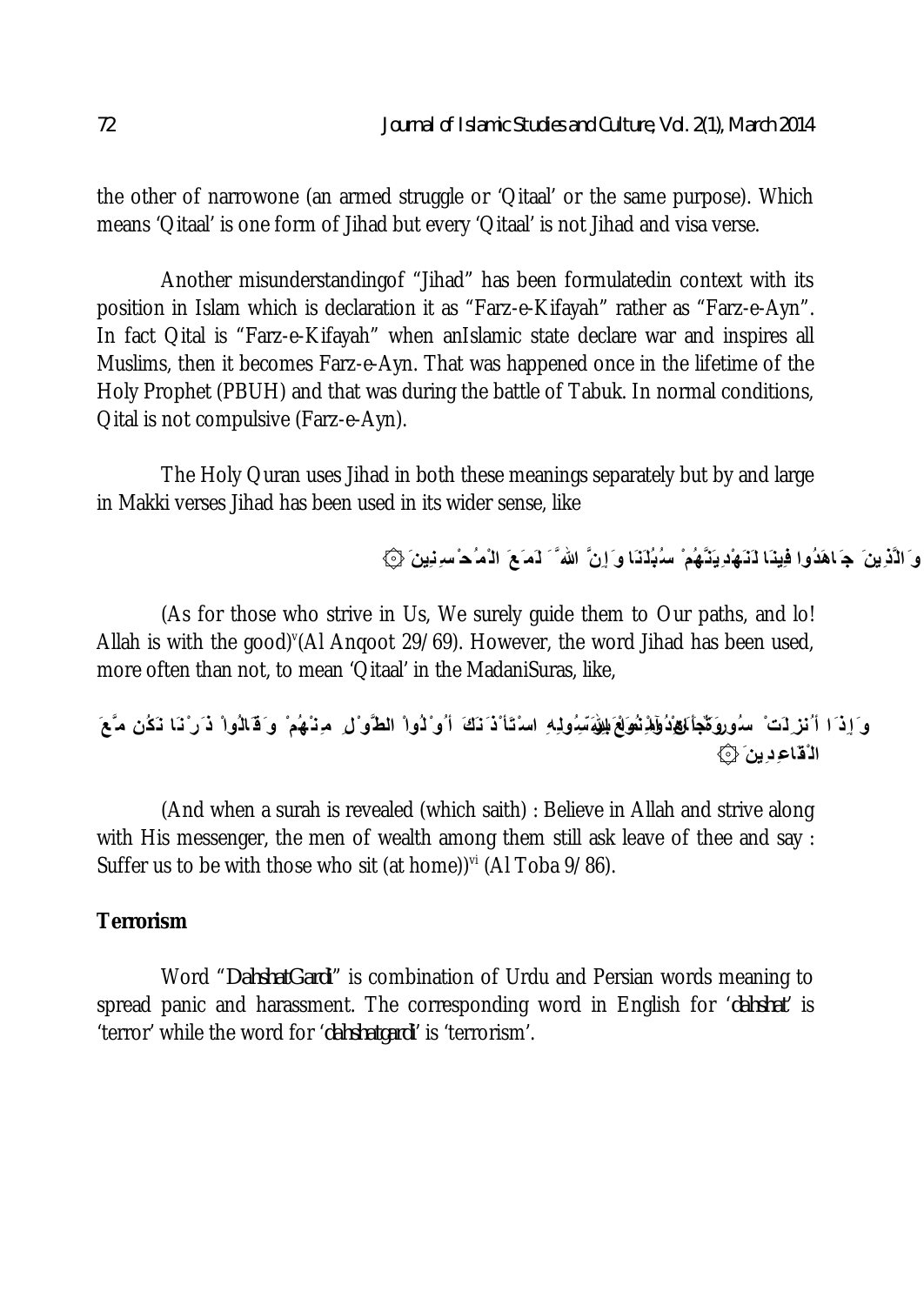The Oxford dictionary defines terrorism thus:

"The use of violence for political aims or to force a government to act especially because of the fear it causes among the people; appalling acts of terrorism<sup>vii</sup>."

According to Chambers dictionary:

"The systematic and organized use of violence and intimidation to force a government or community, etc to act in a certain way or accept certain demands<sup>vili</sup>".

In almost every language there is some word for 'terror' and 'fear'. There are also related laws, defining acts of terror and prescribing punishment for the perpetrators. Despite all this, the way the term terrorism is being used around the world these days, there is neither any agreed definition of terrorism nor the definite contours of terrorism clarified.

Similarly according to World Book Encyclopedia terrorism is the use or threat of violence to create fear and alarm. Terrorists murder and kidnap people, seal off banks, hijack planes, set fires and commit other serious crimes but the terrorists differ from those of ordinary criminals. Most criminals want money or some other form of personal gain. But the terrorist commits crimes to support political causes.

Before independence, freedom fighters of India were labeled as terrorists by the British government while the same individuals have been lauded by local residents for the same activities and hailed as 'patriots'.

Although there is no consensus, internationally defining terrorism, there are some forms of attack which have been classified as terrorism. They help in understanding what action does and what does not constitute terrorism.

These are: attacking civilian population and civil infrastructure; hijacking aero planes of civil aviation; kidnapping civilians or combatants; attacks on combatants in civil get up; use of poisonous gases and chemical weapons against combatants.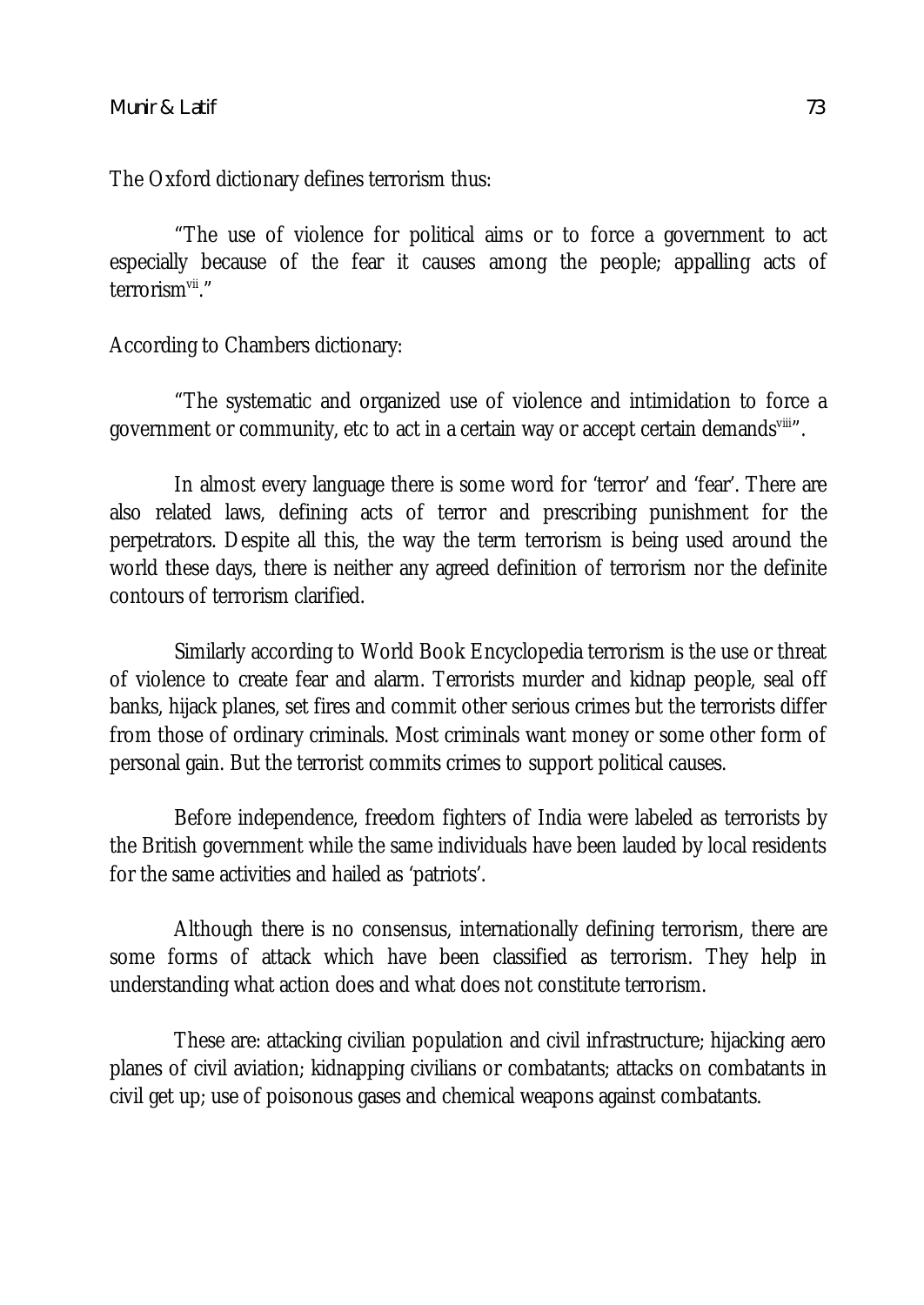To sum up the discussion so far it can be safely said that terrorism is persuasive use of force for achieving political objectives through spreading of fear and insecurity among common citizens as well as combatants by targeting people and public or private installations, buildings and infrastructure and even committing indiscriminate killings, kidnapping and tortures, physical and mental, in the process.

#### **Disparity among Jihad and Terrorism**

As said earlier on, Jihad and terrorism are two different concepts. Jihad is basically meant for the eradication of harmful trends and developing society, while terrorism directs to destruction of the people and society. Terrorism involves committing crimes against humanity with physical and mental torture of army personals as well as civilians, destruction of public and private property and infrastructure to inject fear and harassment among the masses, while Jihad is against these things. In other words Jihad is obligatory against such actions. Unlike terrorism, Jihad is never doneto fulfill any human desires or worldly objectives: it aims only at the establishment of an Islamic order according to Allah's commandment. Nothing can fill the gap between two, no matter how one try to portray actions of individuals and groups into Jihad as it is highly unjust and misleading to equate the wrong actions of a few with the noble concept of Jihad.

MaulanaMaudoodi has clarified the true essence of jihad in *Al Jihad Fil Islam*. According to him, leaving aside all established terms of the time, phrase 'Jihad Fi Sabil-e-Allah' which testifies truthfully to its name and completely separates it from concepts of savage wars. Instead, a Mujahid's objective remains the removal of the cause of evil. As the word 'effort' do not convey full meaning, as effort can be both for the good and for the bad objectives, therefore the term stands Jihad 'FiSabil-e-Allah', that is, to exclude elements of revenge, ambition for territorial expansion, fulfillment of personal desires, attainment of wealth and property, winning fame and popularity or gaining political supremacy. So, Jihad Fi Sabi-e-Allah therefore means "To optimum effortfor Allah i.e. doing utmost for the pleasure of Allah one is capable of, and doing all efforts for establishing paramountcy of Allah i.e. Islam."ix

#### **Sanctity of Human Life:**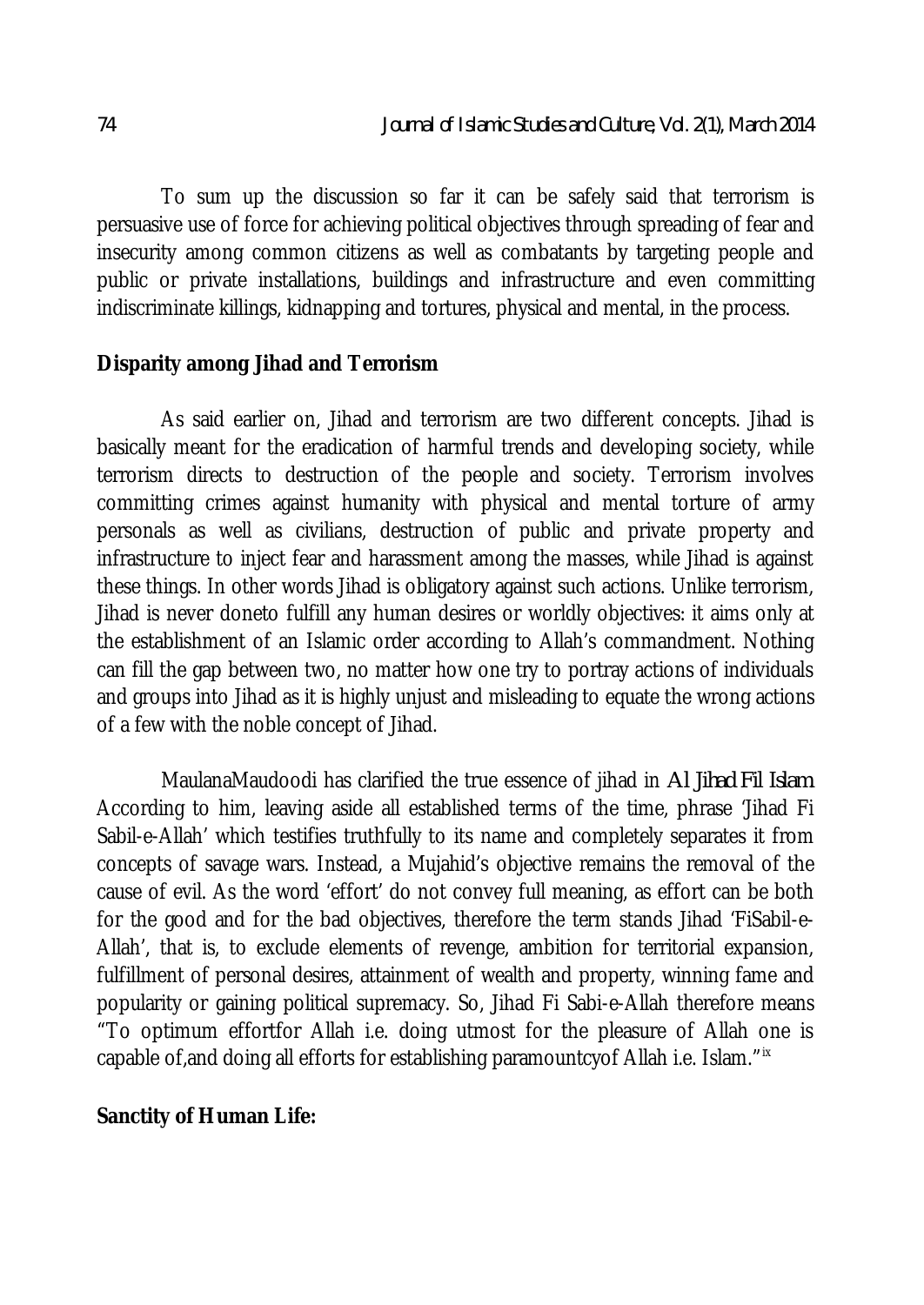*Munir & Latif 75*

Islam forbids war and killing of any single or on a mass level, Islam has prohibits unlawful killing of even a human being and has been equalized with the killing of entire human race "

مِنْ ۚ أَجِزْلِ ذَ لِكَ كَتَبْنَا عَلَ*ى* بَنِي إِس**ْرَتَالِذِيَةَ لَسَّلَّهُ مِقْ**شٍ نَفْسٍ أَو ْ فَسَادٍ فِي الأَر ْضِ فَكَأ َنَّمَ ا قَتَلَ ۚ النَّاسَ جَ مِلِهَذَهُ كَأَمَدَّهِ ّا أَحْفُهَا أَنَّحْهَا النَّاسَو جَمَدِيعًا وَ لَقَدْ جَ<sup>ا</sup>عتْهُمْ رُسُلُنَا بِرالبَيِّنَاتِ ثُمَّ إِنْهُرَ لَهُمَّ نُـهُم بَعْدَ ذَ لِكَ فِي **الأ َر ْض ِ لَم ُسْر ِف ُون َ ۞**

(For that cause We decreed for the Children of Israel that whosoever killeth a human being for other than man slaughter or corruption in the earth, it shall be as if be had killed all mankind, and whoso saveth the life of one, it shall be as if he had: saved the life of all mankind. Our messengers came unto them of old with clear proofs (of Allah's sovereignty), but afterwards lo! many of them became prodigals in the earth $^{\circ}$  (Al-Maidah, 5:32).

The Prophet of peace and mercy, Muhammad (May Allah be Pleased with Him) is reported to have said:

"O people! do not aspire for a war with the enemy and pray to Allah for peace and security in the world. If perforce you have to fight the enemy, then adopt patience and perseverance and then remember that Paradise is under the shadow of the sword".

#### **Objectives of Jihad**

Humans remain insecure against the growth and spread of undesirable trends which are harmful for the collective good of human life. Islam is a religion of peace and prosperity, does not want such things to happen and orders positive efforts for the common good of all. For example, when unfairness, inequality and lawlessness prevails the use of force becomes indispensable, Jihad is waged. However, it does not main that Jihad is only for the benefit of the Muslims alone, in fact Jihad is for humanity at large, irrespective of any religion. As the Quran clarifies:

نِ الله ۖ **فَنَ اللّهُ مَنْ اللهُ وَلَٰٓ اللهُ مَن الله**ٰ عَبْرَ وَٱللّٰهُ وَٱللّٰہِ وَٱللّٰہِ وَٱللّٰہُ ۚ وَٱللّٰہُ ۚ اللّٰہُ ۚ النَّاسَ ٱلنَّاسَ **بَعْض َھُم ْ ب ِبَعْض ٍ لَّف َسَدَتِ الأ َر ْض ُ و َ لَـكِنَّ الله ّ َ ذ ُو ف َضْل ٍ عَلَى ال ْعَالَمِینَ ۞**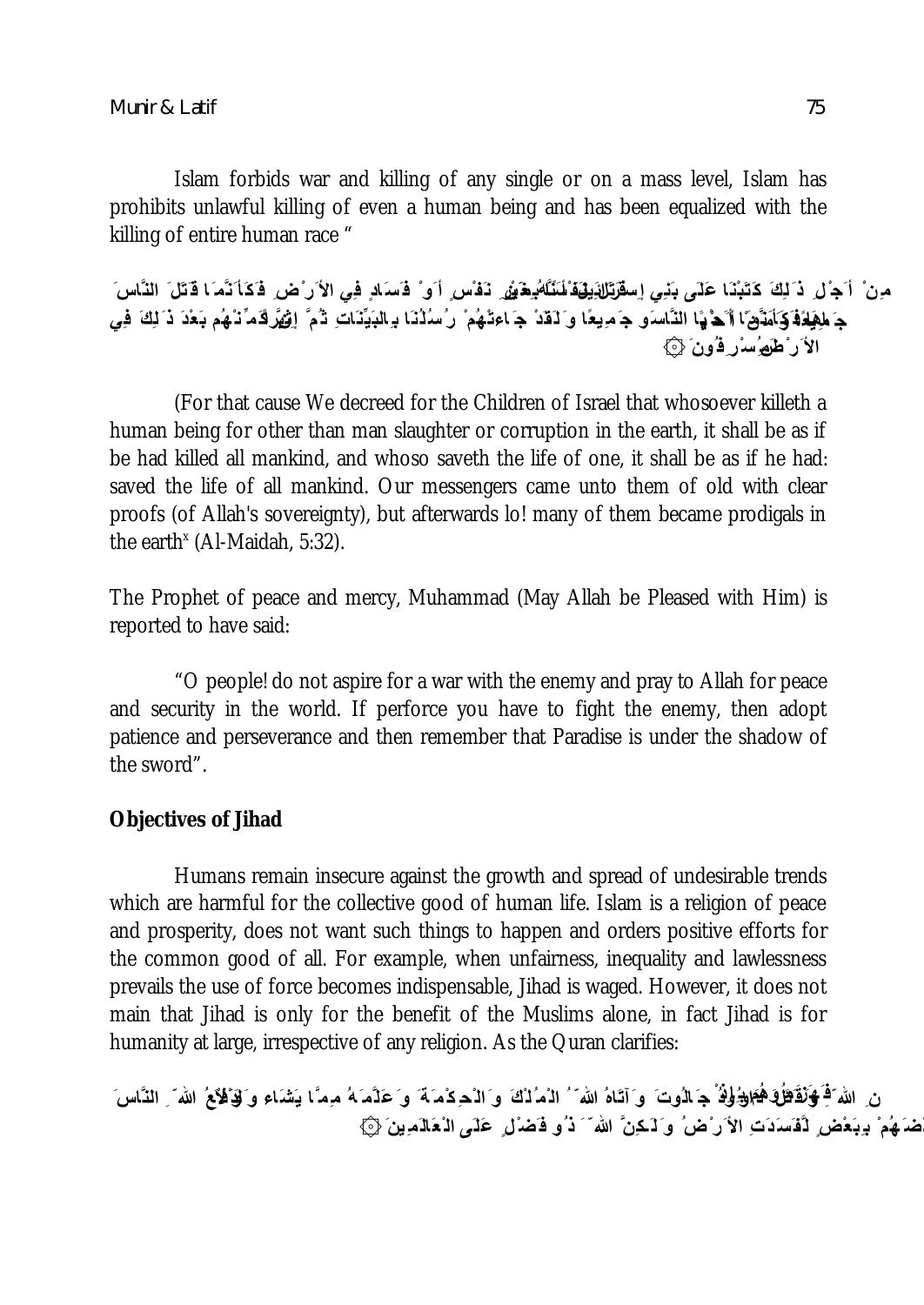"So they routed them by Allah's leave and David slew Goliath; and Allah gave him the kingdom and wisdom, and taught him of that which He willeth. And if Allah had not repelled some men by others the earth would have been corrupted. But Allah is a Lord of Kindness to (His) creatures". (Al-Baqara, 2: 251)<sup>xi</sup>

Islam is against evils like, injustice, immorality,lawlessness, hatred, terrorism, nepotism and similar trends which no society consider useful for their people and therefore It says in peaceful and polite means like persuasion and counseling fail to deliver, then force may be used to an option.

ُ رِجُوا مِن ال**ِيَارِيرِي**َمِ ْ **جُغَيْر ِ حَ** قٍّ إلا ۖ أَن يَقُولُوا رَبُّنَا الله ۖ وَلَو ْلا َ دَفْعُ الله ِّ النَّال**عُ**هَمَنِهُم بِبَعْض ِ لَـَهُدِّمَتْ ۚ صَوَ امِعُ وَ بِ**یَعٌ وَصَلَوَاتٌ وَمَسَلَلْجِمُ اِللّهُ**فَكَرِكَاتِيهِهَا وَلَایَنصُرُنَّ الله َّ ُ مَن یَنصُرُهُ إِنَّ الله َ َ لَقَو مِنٌّ عَزِیزٌ ۞

"Those who have been driven from their homes unjustly only because they said: Our Lord is Allah. For had it not been for Allah's repelling some men by means of others, cloisters and churches and oratories and mosques, wherein the name of Allah is oft mentioned, would assuredly have been pulled down. Verily Allah helpeth one who helpeth Him. Lo! Allah is Strong, Almighty". (Al-Hajj, 22:40)<sup>xii</sup>

Simultaneously Islam also forbids its followers from crossing limits or committing excesses, even if it is a situation of war with an enemy.

ِلُواْ ف*ِي س*َبِیل**ِ وَالْفَاّدِ الْذِینَ یُقَاتِلُونَكُمْ و**َلاَ تَعْتَدُواْ إِنَّ الله َ َ لاَ یُحِبِّ الْمُعْتَدِینَ {۞

"Fight in the way of Allah against those who fight against you, but begin not hostilities. Lo! Allah loveth not, aggressors". (Al-Baqara, 2:190)xiii

From above it is quite clear that in Islam, there is no justification for killing by anguish against the weak, aged, weaker sex, non combatantsand people who are not associated with the war, neither any room for bombing at the places of worship or other assets meant for the welfare of public. Chemical or biological weapons for kill or diseases, or weapons of mass destruction (WMD) are also in contrastwith the Holy teachings of Islam.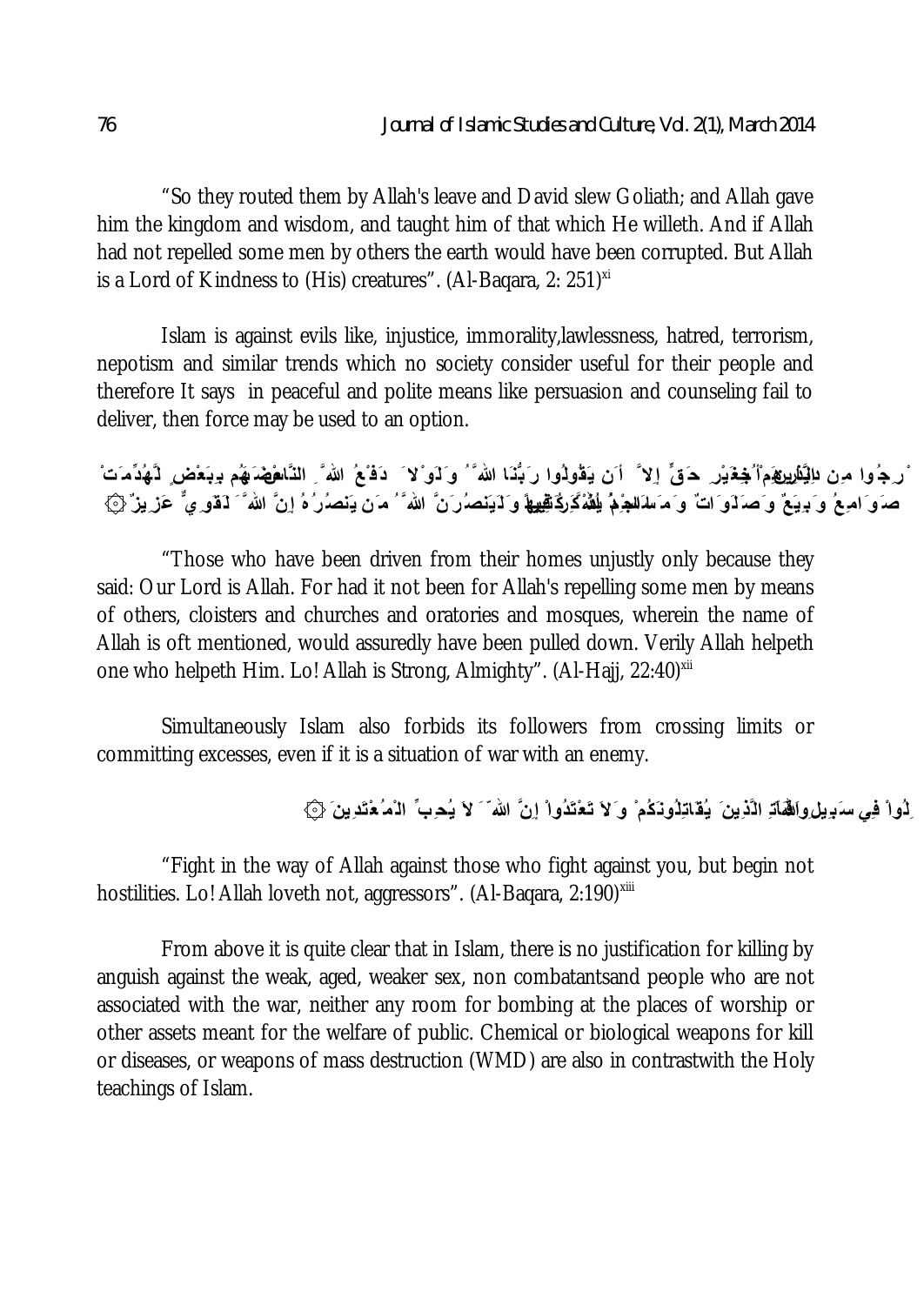Whereas, the objectives of Jihad Fi Sabil-e-Allah are prevention of lawlessness, injustice terrorism, agitation, aggression and things like these. While situations, in which military action becomes necessary, hence Islam allows Jihad of the Qitaal type. Which is the narrow sense, while in its broader sense is always permitted and against all major and minor evils.

# **Aims and objectives of Terrorism**

Aims and objectives of terrorism are influence, military supremacy or political sovereignty, worldly achievement and other material benefits which may take the shape of territorial expansion, economic benefits, reducing power of certaingroup or people or to serve as agents and proxies of the superpowers. If some misguided individuals/group misuses the concept of Jihad as a way for attaining personal or extremist agenda, it is the duty of every individual to clear this confusion or mingling of Jihad with terrorism. Regardless to the objectives, if actions are in contrast to the teachings of Islam and Jihad-e-Fi Sabil Allah, such will be the acts of terrorism.

- Base of the two phenomenon, if we take Jihad first, its main aim is elimination of social evils but in case of terrorism it supports evils and acts related to evil. Jihad is virtue and praiseworthy concept, terrorism is harmful for ugly.
- Secondly, in Jihad there is absence of personal aims and objectives, but supremacy of Will of Allah which is a noble cause while in terrorism all worldly aims and objects remains focus of attention.
- Thirdly, in terrorism, there is no limit, no restriction, no discrimination between innocent and not, it is blunt application of coerce tactics, that include, use of arms, torturous measures against innocent. While in Jihad, these are neither allowed in theory nor in practice. Jihad (Qitaal) is allowed only as a last resort in situations,as modern world would also allow such an option.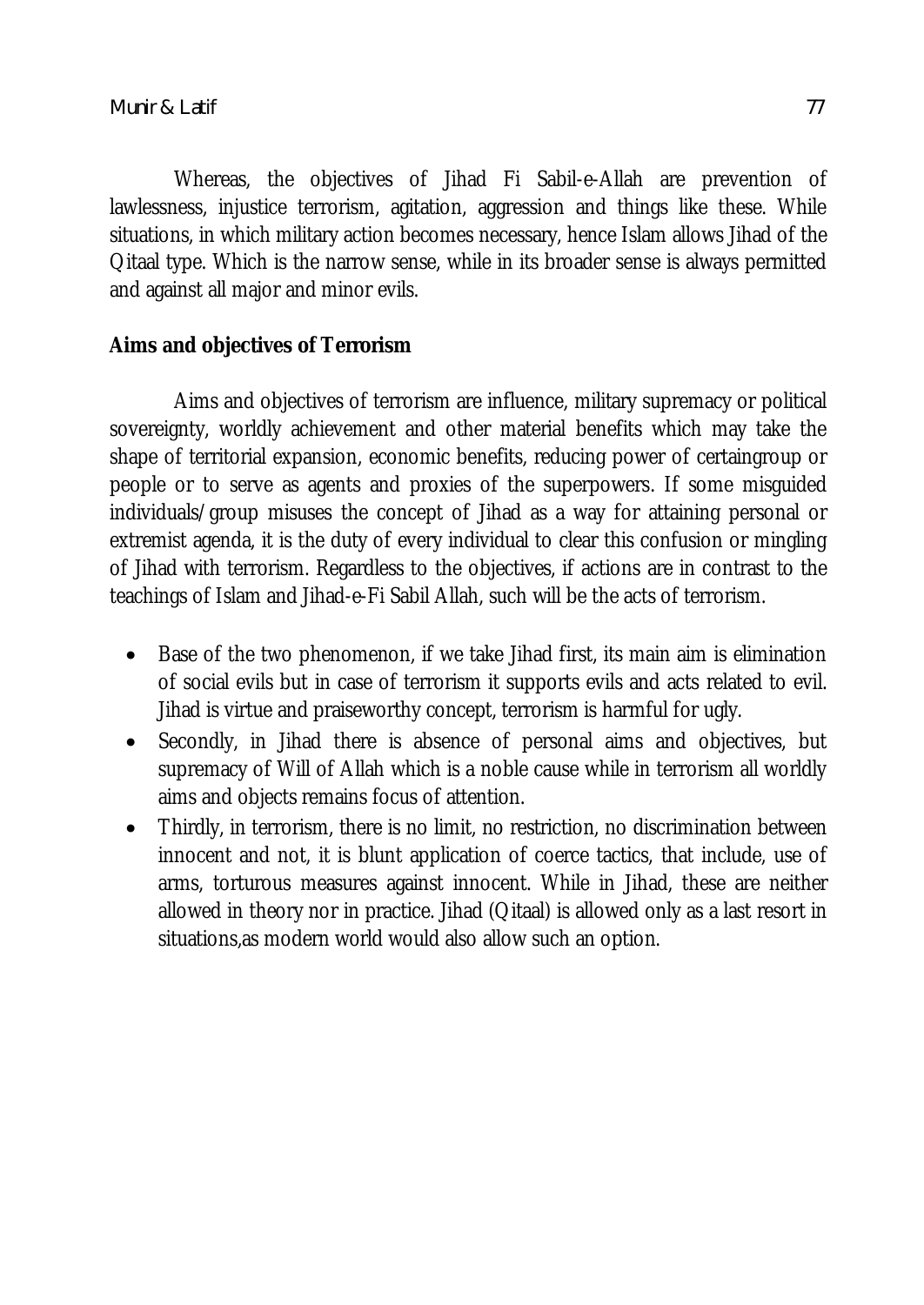## **Conduct of Jihad and Terrorism**

As Islam permits Jihad (Qitaal) as a last resort as an option, this is all, Islam has imposed certain restrictions of fighting, which are absent in the modern era like ours, like the concept of total war (like, killing non combatants; killing combatants after ceasefire; burning enemies; killing by torture; loot and plunder; destruction and spreading agitation, killing envoys; taking personal revenge; declaring through deception). So far so, Islam has designed principles for the conduction of militarily fighting in the Name of Allah. It is also evident that all the modern laws and conventions are far away as we compare them with the teachings of Islam, which Islam gave to the humanity for more than fourteen hundred years ago.

- Main obligation required for Jihad is that it is mandatory compliance of Islamic state, in other words jihad is discretionary power of state and believers are required to act in accordance with unity and discipline. If it is left on certain individuals or group, then the result will be in chaos and anarchy which is not desired by Islam in any situation. Main rule in Jihad is obedience of the Muslim ruler otherwise no war will remain Jihad Fi Sabil-e-Allah but terrorism.
- Islam gives guidelines for the war theatre and postwar situation. Some of these guidelines are: restrain from mass killing, rioting, desecrate dead bodies, respect and honour of women, no destruction of worship places.
- From these facts it is clear, Jihad, being for nobler cause, that aims improvement and betterment of society, while, for the terrorist, the golden principle is, "everything is fair in love and war", and this mindset does not believe in any respect for higher human values.
- There is no doubt that terrorism is heinous crime against humanity without any justification no matter who involve in it. For the terrorist "the end justifies by the means" but for the Mujahid, both the end and the means have to be justified and lawful according to Islam.
- Jihad, unlike terrorism, is not blindor violent for using force against humans, rather it is disciplined use of force on aims and once such aims are achieved in accordance with the norms of war, there is no a further revengeful act, against combatants, their relatives, what to talk of common citizens.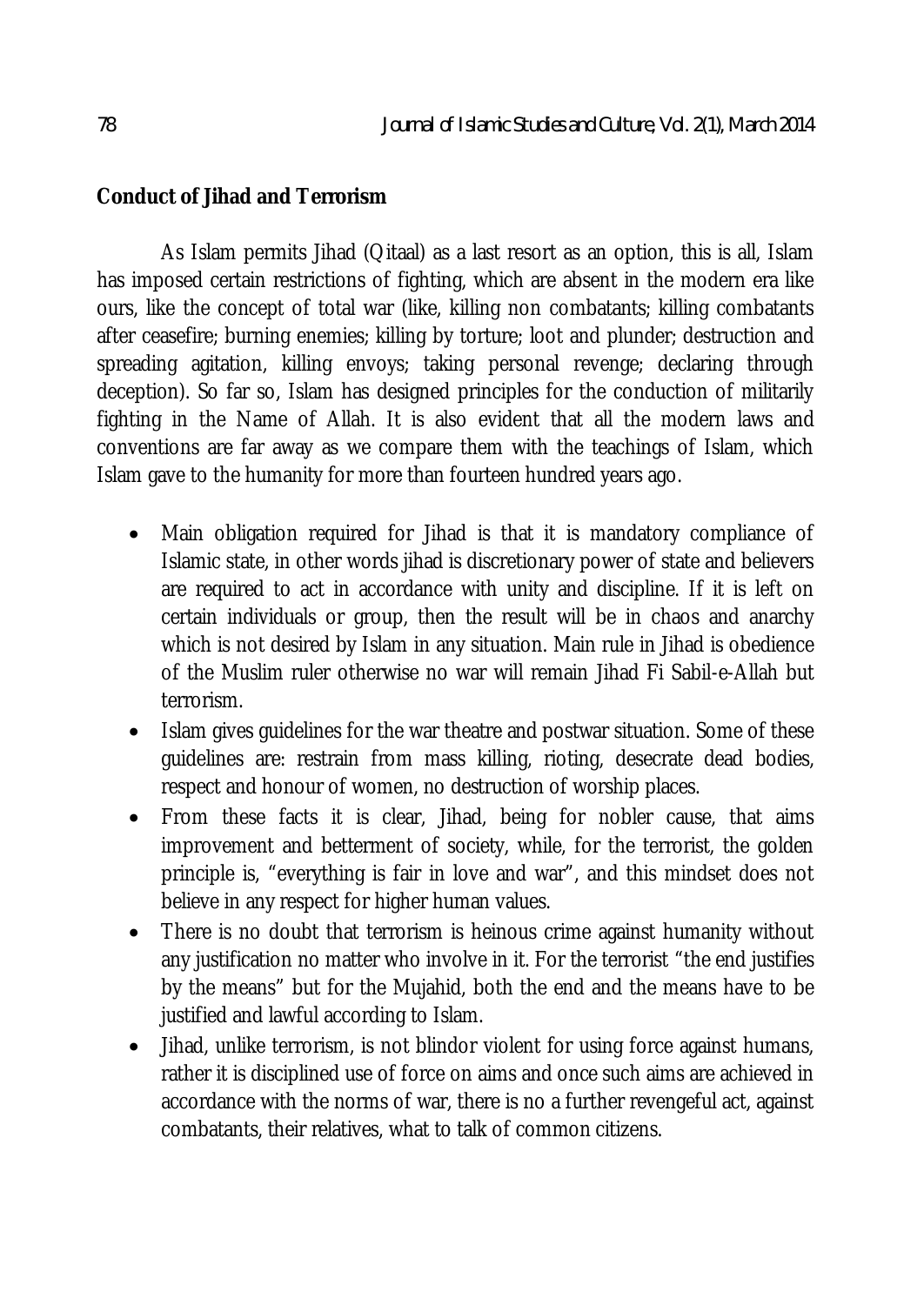#### **End Results of Jihad and Terrorism**

As a result of Jihad, eliminates injustice, oppression, fear and harassment, savagery and lawlessness and terrorism and the wronged gets relief. Although some blood is shed in the battlefield but this blood is for supremacy of justice, equity and peace in society. That is why the blood of the martyr is so sacred that on its first drop falling on the battlefield, Allah forgives all the sins of the martyr. Those who die in this cause are not deemed dead but alive before Allah Almighty with special blessings.

# **و َلاَ تَقُولُواْ لِم َن ْ یُقْتَل ُ فِي سَبیل ِ الله ّ ِ أ َم ْو َاتٌ بَل ْ أ َح ْ یَاء و َ لَكِن لاَّ تَشْعُرُون َ ۞**

(And call not those who are slain in the way of Allah "dead." Nay, they are living, only ye perceive not)<sup>xiv</sup> (Al Baqara 2/154)

Terrorism, on the other hand is sheer destruction, disorder, fear, chaos and insecurity. Populace is wiped out, properties are destroyed even flora and fauna bear the brunt at times. Business and social activities are affected. In short life becomes standstill and the world as a hell. Terrorists are, like cancer affected part of body, as soon as it is operated out it will be better for the rest of body. Jihad is a means of eliminating those diseased organs of human body in the interest of mankind.

إِنَّ الْذِینَ آمَ َنُواْ وَ الْذِینَ ۚ هَاجَ رُواْیُل*و*َ **جُ**نَّاهَٰذِلُوْلُوْ فَیَمْلِنَّهَ یَوَرُوْ یَرَّ مِیمٌ (عَ الله ۖ مُ فَورٌ رَّح ِیمٌ ﴿ ﴾

(Lo! those who believe, and those who emigrate (to escape the persecution) and strive in the way of Allah, these have hope of Allah's mercy. Allah is Forgiving, Merciful) xv(Al Baqara 2/218).

### **Conclusion**

Wars and efforts to avoid wars started with the start of human race. However, most wars are for fulfillment of some common objectiverather than for any inspiring ideal such as in the teachings of Islam. Ordinary wars are fought under wide range of aims such as establishing rule over another, acquisition of lands, selfprojection and revenge etc. These wars do not fought under international laws and norms of warfare.